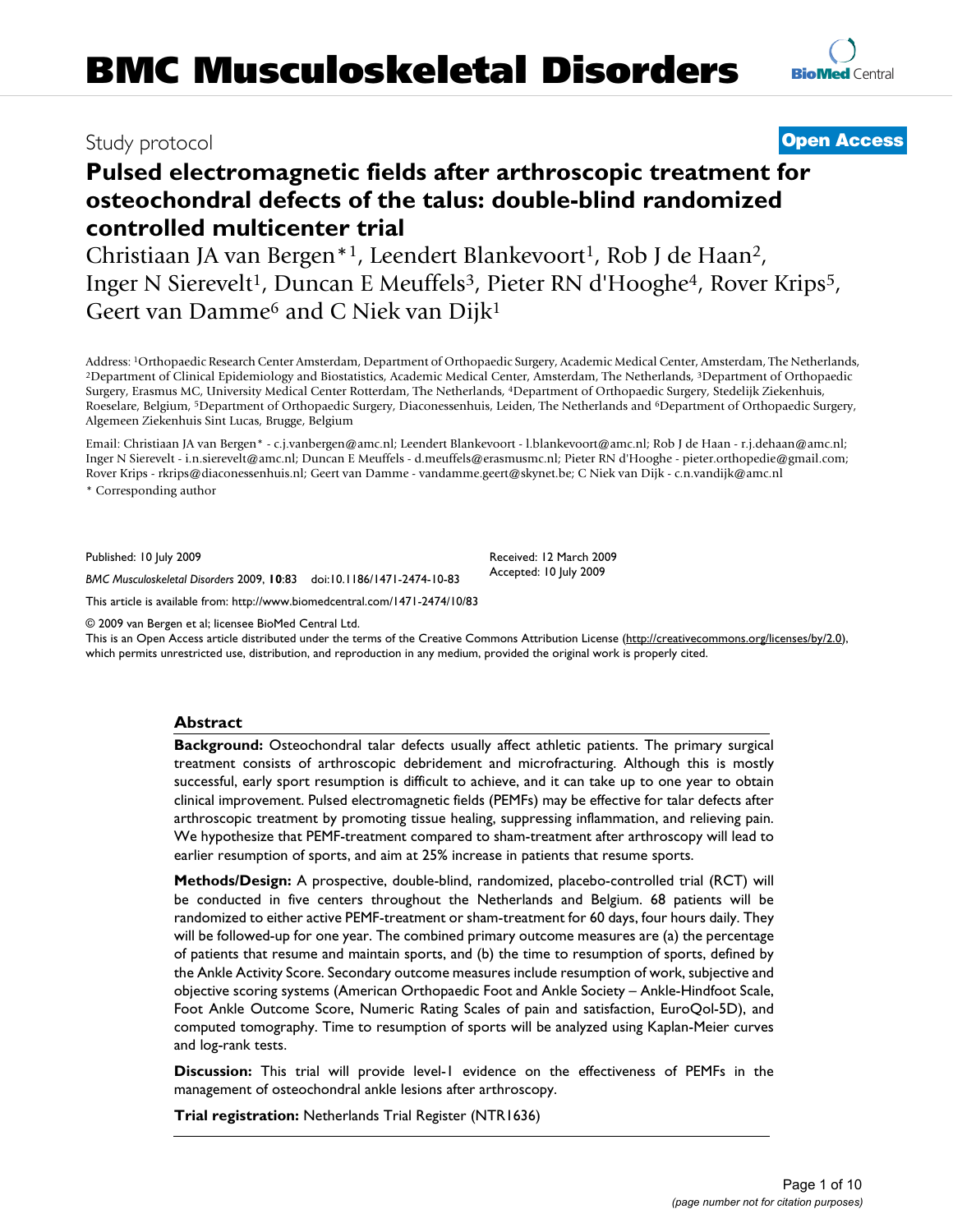# **Background**

Osteochondral defects (ODs) of the talus often have a severe impact on the quality of life of the patients. The patients are usually young and athletic; most are male (62%) in the third decade of their lives after a traumatic ankle sprain [1]. The primary treatment of a symptomatic OD consists of arthroscopic debridement and microfracturing [2]. This treatment yields 87% good or excellent results [3]. However, it can take up to one year to obtain improvement of clinical symptoms. Moreover, it is a great challenge to achieve early resumption of sports, which is the main goal of many of these young patients. In a series published in 2007, 26 "high-demand" athletic patients with an OD returned to sports at a mean of 15 weeks after debridement and microfracturing [4]. If we could shorten this period, we would considerably improve the quality of life in these active patients.

A potential solution to obtain this goal is the application of pulsed electromagnetic fields (PEMFs). Bassett in the 1960s and 1970s introduced and improved the clinical use of this treatment modality [5,6]. Since then, PEMFs have been applied increasingly, including their use in the treatment of osteoarthritis and (non-united) fractures [7,8]. They are designed as a portable PEMF generator, which consists of electromagnetic fields with an on-off effect of pulsing. This produces athermal effects that suppress inflammation, promote tissue healing, and relieve pain [9]. In vitro and in vivo studies have shown that PEMFs act as adenosine A2a agonists, leading to an increase of Transforming Growth Factor β-1, thereby improving bone development, reducing cartilage damage and increasing chondrocyte proliferation [10-21]. These results clearly indicate improved regeneration of bone and possibly cartilage in a scientific setting.

Clinically, its favorable effects are less obvious. PEMF as a solitary treatment for osteoarthritis of the knee has been repeatedly investigated, with conflicting results [7,22-25]. Although the effect of PEMFs on osteoarthritis of the knee seems equivocal, their value in the additional treatment of other bony and cartilaginous pathologies is promising. PEMFs have been proven as a successful method in fracture healing, especially in the case of non-union [8,26,27]. PEMF-treatment also favors the recovery of patients after arthroscopic treatment of chondral lesions in the knee, and reduces the use of non-steroidal antiinflammatory drugs [28]. To our knowledge, sport resumption with the use of PEMFs has not been investigated. Based on the above data, we believe that PEMFs may act on ODs by improving bone regeneration and suppressing inflammation evoked by surgery.

When the above results are combined, it seems justified to state that additional PEMF-treatment may contribute to the management of ODs. Our study question is: "Does treatment with PEMFs compared to sham device lead to earlier resumption of sports in a higher percentage of patients with an osteochondral defect of the talus after arthroscopic debridement and microfracturing?".

# **Methods/Design**

# *Study design and informed consent*

The study is designed as a double-blind, randomized, placebo controlled, multicenter trial, which is in accordance with the Declaration of Helsinki [29]. The methodology will follow CONSORT (Consolidation of Standards of Reporting Trials) guidelines [30,31]. Five centers in the Netherlands and Belgium will participate. Approval has been obtained from the local Medical Ethics Committees in the participating centers (MEC 08/236). Written informed consent for participation in the study will be obtained from all patients at study entry. An information letter notifying the patients' participation will be sent to their general practitioners.

# *Randomization*

The participants will be randomized to receive either active PEMF-treatment or sham device, stratified for participating center, body mass index  $(\leq)$  > 25 kg/m<sup>2</sup>) [32,33], and diameter of the defect on computed tomography (CT)  $(\le$ /> 10 mm) [1]. Randomization will be performed in randomly allocated blocks of two or four patients using ALEA, a validated web-based computer program [34]. The provider of the PEMF-devices (IGEAmedical, Carpi, Italy) will supply an equal number of active and sham devices identified by code numbers which correspond to the randomization program. Treatment allocation will be managed by an independent, unblinded research assistant (IS), who will not be involved in patient care or assessment. Patients and treating physicians as well as medical assessors will be blinded to the allocation of treatment. The code numbers will not be broken until all patients have completed the study.

# *Inclusion criteria*

• Patients with a symptomatic OD of the talus who are scheduled for arthroscopic debridement and microfracture [2]

• OD diameter < 15 mm on CT (in three dimensions: medial-lateral, anterior-posterior and superior-inferior)

• Ankle Activity Score (AAS)  $\geq$  4 before symptoms (Table 1) [35]

• Age 18 years or older

# *Exclusion criteria*

• Concomitant OD of the tibia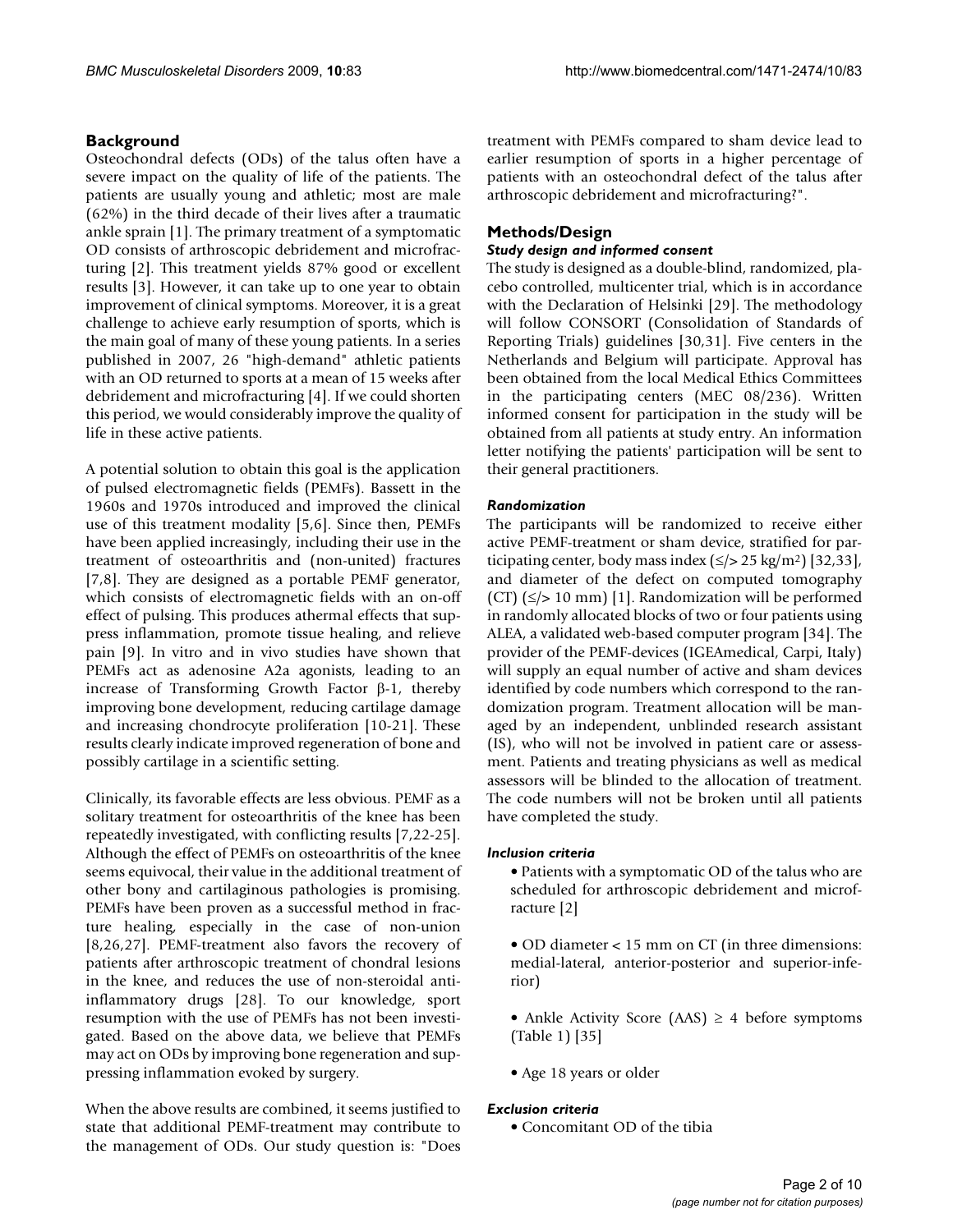# **Table 1: Ankle Activity Score by Halasi et al. [35]**

|                 |                                                                         |                 | Ankle Activity Score <sup>a</sup> |        |  |  |
|-----------------|-------------------------------------------------------------------------|-----------------|-----------------------------------|--------|--|--|
| Category        | Sports and Activities                                                   | т               | C                                 | R      |  |  |
| $\overline{10}$ | American football                                                       | $\overline{10}$ | 9                                 | 8      |  |  |
|                 | <b>Basketball</b>                                                       | 10              | 9                                 | 8      |  |  |
|                 | Gymnastics                                                              | $\overline{10}$ | 9                                 | 8      |  |  |
|                 | Handball                                                                | 10              | 9                                 | 8      |  |  |
|                 | Rugby                                                                   | $\overline{10}$ | 9                                 | 8      |  |  |
|                 | Soccer                                                                  | $\overline{10}$ | 9                                 | 8      |  |  |
| 9               | Hockey                                                                  | 9               | 8                                 | 7      |  |  |
|                 | Korfball                                                                | 9               | 8                                 | 7      |  |  |
|                 | Martial arts: judo, karate, kung fu, taekwondo                          | 9               | 8                                 | 7      |  |  |
|                 | Orienteering                                                            | 9               | 8                                 | 7      |  |  |
|                 | Rhythmic gymnastics                                                     | 9               | 8                                 | 7      |  |  |
|                 | Volleyball                                                              | 9               | 8                                 | 7      |  |  |
| 8               | Boxing                                                                  | 8               | 7                                 | 6      |  |  |
|                 | Freestyle snowboarding                                                  | 8               | 7                                 | 6      |  |  |
|                 | Ice hockey                                                              | 8               | 7                                 | 6      |  |  |
|                 | Tennis                                                                  | 8               | 7                                 | 6      |  |  |
|                 | Wrestling                                                               | 8               | 7                                 | 6      |  |  |
| 7               | Aerobics, fitness                                                       | 7               | 6                                 | 5      |  |  |
|                 | Badminton                                                               | 7               | 6                                 | 5      |  |  |
|                 | Baseball                                                                | 7               | 6                                 | 5      |  |  |
|                 | Cross-country running (running on uneven ground)                        | 7               | 6                                 | 5      |  |  |
|                 | Modern pentathlon                                                       | 7               | 6                                 | 5      |  |  |
|                 | Squash                                                                  | 7               | 6                                 | 5      |  |  |
|                 | Surfing, windsurfing                                                    | 7<br>7          | 6                                 | 5<br>5 |  |  |
|                 | Table tennis<br>Track and field: field events                           | 7               | 6<br>6                            | 5      |  |  |
|                 | Water skiing                                                            | $\overline{7}$  | 6                                 | 5      |  |  |
| 6               | Dancing                                                                 | 6               | 5                                 | 4      |  |  |
|                 | Fencing                                                                 | 6               | 5                                 | 4      |  |  |
|                 | Floorball                                                               | 6               | 5                                 | 4      |  |  |
|                 | Mountain and hill climbing                                              | 6               | 5                                 | 4      |  |  |
|                 | Nordic skiing                                                           | 6               | 5                                 | 4      |  |  |
|                 | Parachuting                                                             | 6               | 5                                 | 4      |  |  |
|                 | Softball                                                                | 6               | 5                                 | 4      |  |  |
|                 | Special professions and working activities <sup>b</sup>                 | 6               |                                   |        |  |  |
| 5               | Diving                                                                  | 5               | 5                                 | 4      |  |  |
|                 | Scuba diving                                                            | 5               | 5                                 | 4      |  |  |
|                 | Skating, in-line skating                                                | 5               | 5                                 | 4      |  |  |
|                 | Track and field: track events (running on even ground)                  | 5               | 5                                 | 4      |  |  |
|                 | Triathlon                                                               | 5               | 5                                 |        |  |  |
|                 | Weightlifting, body building                                            | 5               | 5                                 | 4      |  |  |
|                 | All competitive sports of categories 4 and 3 with seasonal conditioning | 5               |                                   |        |  |  |
|                 | Heavy physical work                                                     | 5               |                                   |        |  |  |
| $\overline{4}$  | Alpine skiing and snowboarding                                          | 4               | $\overline{\mathbf{4}}$           | 4      |  |  |
|                 | Bowling/curling                                                         | 4               | 4                                 | 4      |  |  |
|                 | Golf                                                                    | 4               | 4                                 | 4      |  |  |
|                 | Mountain biking/bmx                                                     | 4<br>4          | 4<br>4                            | 4<br>4 |  |  |
|                 | Power lifting<br>Sailing                                                | 4               | 4                                 | 4      |  |  |
|                 | Physical work                                                           | 4               |                                   |        |  |  |
| 3               | Cycling                                                                 | 3               | 3                                 | 3      |  |  |
|                 | Equestrian                                                              | 3               | 3                                 | 3      |  |  |
|                 | Motorsports, technical sports                                           | 3               | 3                                 | 3      |  |  |
|                 | Rowing, kayaking                                                        | 3               | 3                                 | 3      |  |  |
|                 | Shooting, archery                                                       | 3               | 3                                 | 3      |  |  |
|                 | Water polo and swimming                                                 | 3               | 3                                 | 3      |  |  |
|                 | Able to walk on any uneven ground                                       | 3               |                                   |        |  |  |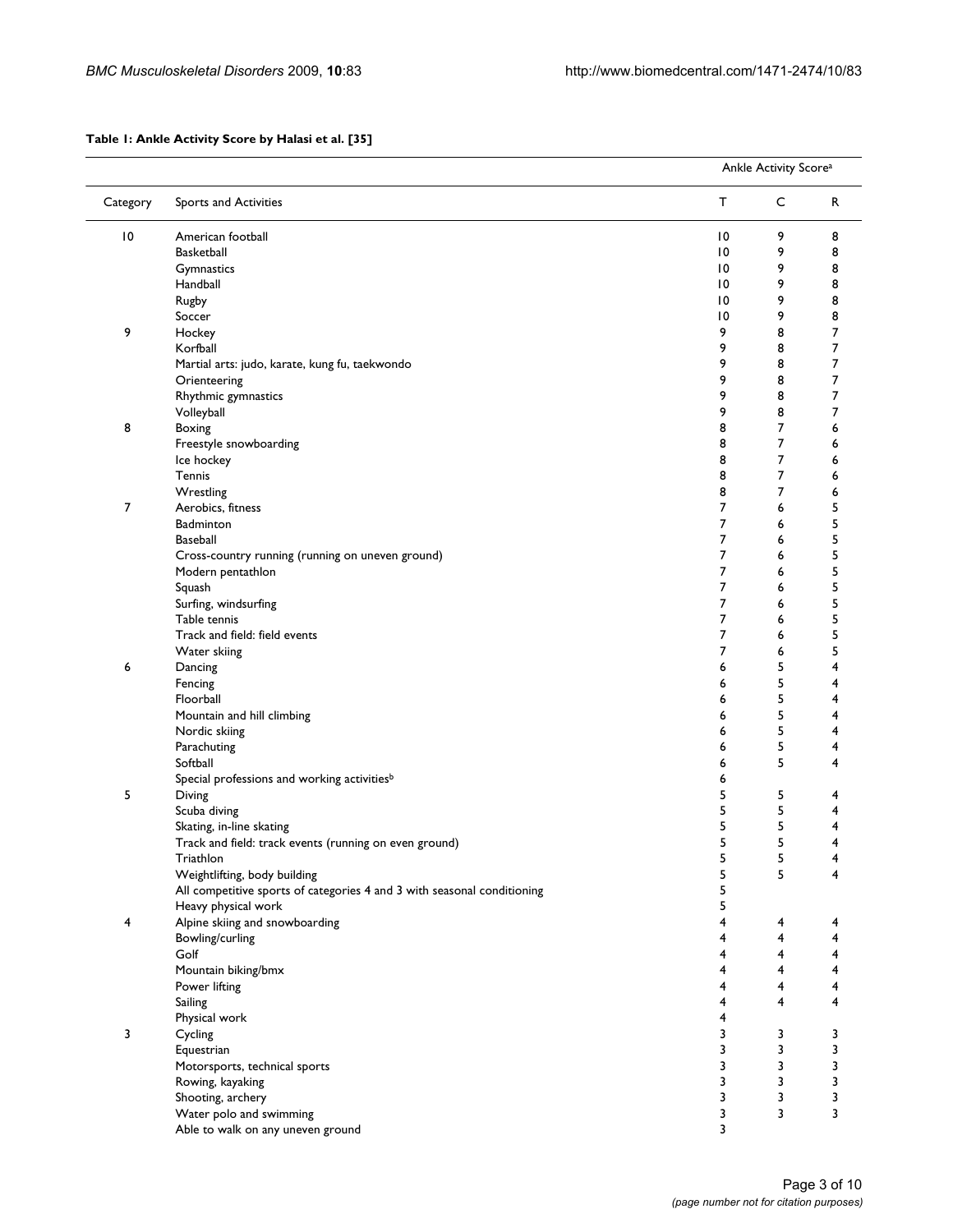#### **Table 1: Ankle Activity Score by Halasi et al. [35]** *(Continued)*

| No sports, everyday activities not limited                   |  |
|--------------------------------------------------------------|--|
| Able to walk on even ground, but everyday activities limited |  |
| Unable to walk, disabled because of ankle problems           |  |

aT, top level (international elite, professional, national team, or first division); C, lower competitive levels; R, recreational level (participation should be considered only if it exceeds 50 hours per year).

bSpecial professions include ballet dancer, professional soldier, special rescue worker, stuntperson, and so forth. If multiple options are applicable, the highest level is chosen.

- Ankle osteoarthritis grade 2 or 3 [36]
- Ankle fracture < 6 months before scheduled arthroscopy

• Surgical treatment of the index ankle performed < 1 year before scheduled arthroscopy

• Concomitant painful or disabling disease of the lower limb

- Rheumatoid arthritis
- Pregnancy
- Implanted pacemaker
- Participation in concurrent trials
- Participation in previous trials < 1 year, in which the subject has been exposed to radiation (radiographs or CT)
- Patients who are unable to fill out questionnaires and cannot have them filled out
- No informed consent

#### *Device description*

PEMFs are applied using a portable generator attached to the ankle (Figure 1). The coil in the active treatment device generates a peak magnetic field intensity of 1.5 mT, supplied by an electric pulse frequency of 75 Hz [37]. The sham devices do not differ from active devices in shape, color, weight, and in acoustic or visual signaling. Neither the active nor the sham device produces noise or sensation and they are entirely indistinguishable. The only difference is the generated magnetic field; the sham device produces a negligible peak of less than 0.05 mT, supplied by the minimal current necessary to power the device indicators.

#### *Standard treatment and investigational treatment*

All surgical procedures will be performed using a standardized technique [2]. Briefly, the ankle joint is approached by arthroscopy using an anterior or posterior approach. The OD is identified with a probe and debrided with a curette and bonecutter shaver. All unstable bone and cartilage are removed. After full debridement, the subchondral bone is perforated with a microfracture awl, with intervals of approximately 3 mm. At the end of the procedure a pressure bandage is applied.

After surgery the protocol-based rehabilitation program, guided by a physiotherapist, will be equal in both groups. It will be initiated with partial (eggshell) weight bearing on crutches, as tolerated, and progressed to full weight bearing over a period of six weeks. During this period active non-weight-bearing and partial weight-bearing sagittal range of motion exercises are encouraged, i.e., 15 minutes twice daily. After this six week' period, resumption of sports will be permitted as tolerated, and will not be directed by the clinician.

In both groups the investigational treatment (active PEMF-treatment or sham device treatment) will start within three days after surgery. It will be applied four hours daily (in one or two sessions) for a period of 60 days [37,38]. The patients' compliance will be monitored by a clock inside the device that records the hours of stimulation.

The prescription of nonsteroidal anti-inflammatory drugs will be avoided due to their negative effect on bone regeneration [39]. The use of paracetamol will be allowed up to a maximum dose of 4 g/d and will be discontinued one week before the visits at baseline, 1 month, 2 months, 6 months and 1 year.

#### *Outcome measures*

The combined primary outcome measures are:

(a) the number of patients that resume and maintain sports during 12 months follow-up, and

(b) the time to resumption of sports, defined by the AAS.

Secondary outcome measures are:

- time to resumption of work,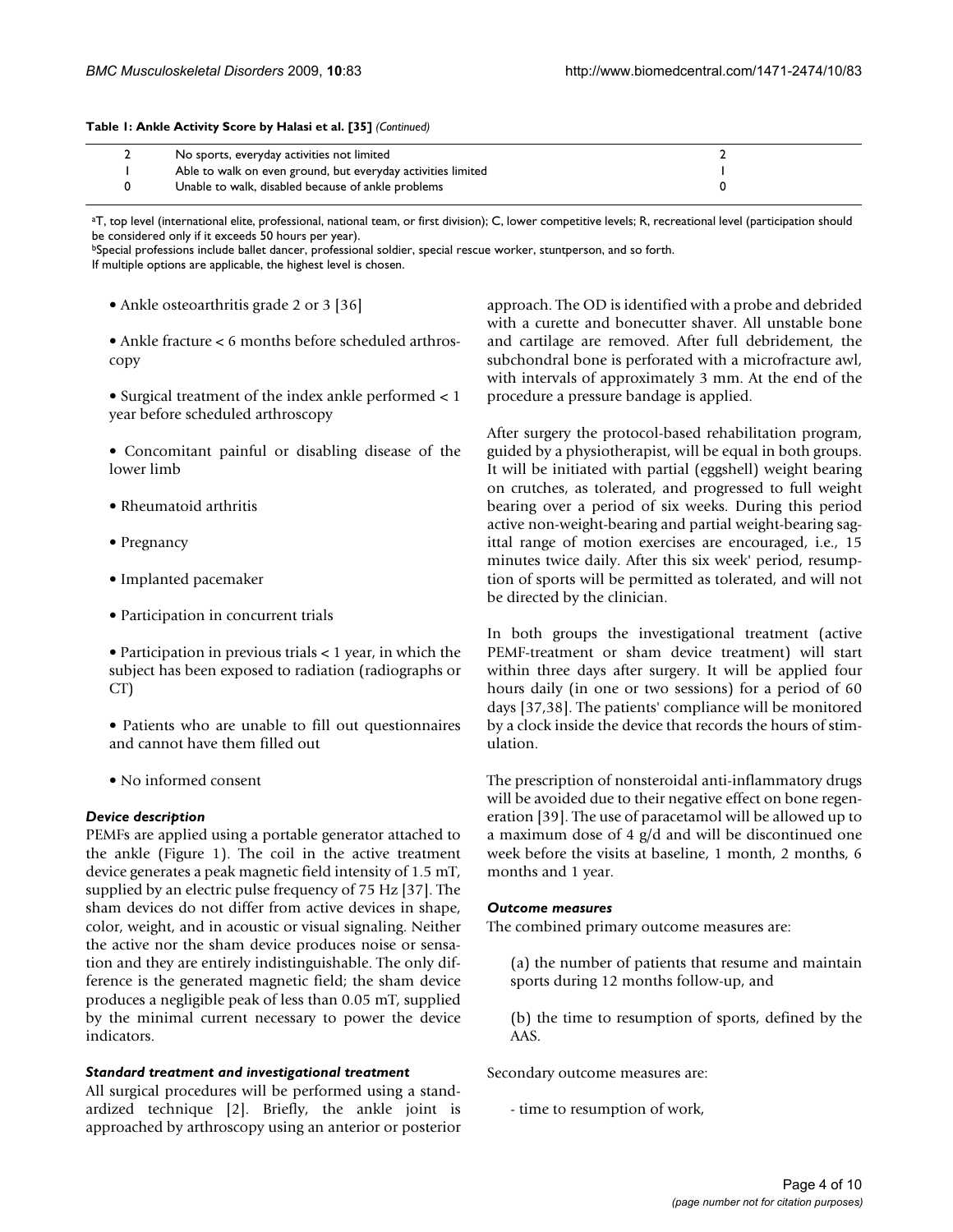- American Orthopaedic Foot and Ankle Society – Ankle-Hindfoot Scale (AOFAS-AHS),

- Foot and Ankle Outcome Score (FAOS),
- quality of life (EuroQol-5D),
- pain (Numeric Rating Scale),
- satisfaction (Numeric Rating Scale),
- computed tomography, and
- adverse events.

# *Definitions*

## *Primary outcome measures*

Because there is no consensus as to defining what actual resumption of sport is – as Saxena and Eakin stated [4] – we define time to resumption of sports as the time after arthroscopy (weeks) until initiation of any sport with a minimum level of the pre-symptoms level minus 1 point on AAS, and maintained for at least 30 days. If a patient's activity level decreases to below the minimum level within 30 days after sport resumption, the resumption date will not be counted. To evaluate the level of sport activity, we will use the AAS that has been developed and validated by Halasi and associates [35]. This 10-point score is based on the type and level of sport or work, with 0 points indicating the lowest activity and 10 points indicating the highest activity (Table 1).

#### *Secondary outcome measures*

Resumption of work is defined as the ability to perform normal work exercises without any deficits in work quality [40]. The AOFAS-AHS is a frequently used combined objective-subjective 100-point scale which devotes 40 points to pain, 50 points to function, and 10 points to alignment [41]. The subjective part was recently validated [42]. The FAOS is a subjective 42-item questionnaire assessing five subscales: pain, other symptoms, activities of daily living, sports, and quality of life. All items are scored on a Likert-scale, and each of the five subscales is transformed to a score of 0 (worst) to 100 (best). The original English version has been validated [43], and the Dutch translation is currently being validated in our institution. The EuroQol (EQ-5D) is a validated and extensively used general health questionnaire to measure quality of life [\[44](#page-9-0),45]. It comprises five dimensions: mobility, self-care, usual activities, pain/discomfort and anxiety/depression. Each dimension is marked as either no problems, some problems, or severe problems, which results in a 1-digit number expressing the level selected for that dimension. The digits for five dimensions are combined in a 5-digit number describing the respondent's health state. The numeric rating scale (NRS) for pain con-



# Figure I **The application of pulsed electromagnetic fields on the ankle, generated in the green coil and attached with the elastic band (I-ONE, IGEAmedical, Carpi, Italy)**.

sists of an 11-point scale  $(0 - 10)$  which represents the whole spectrum of no pain up to the worst pain imaginable [46]. Pain at rest and pain when running will be measured. Patients' satisfaction will be measured using a NRS where 0 indicates no satisfaction and 10 indicates maximally possible satisfaction.

To objectively assess bone repair we will obtain multislice helical CT-scans of the affected ankles at baseline and one year after surgery (Figure 2). CT-scanning has been proven to be accurate in the detection and follow-up of ODs of the talus, regarding location and extent as well as healing of the defect [47,48]. The scanning protocol will involve "ultra high resolution" axial slices with an increment of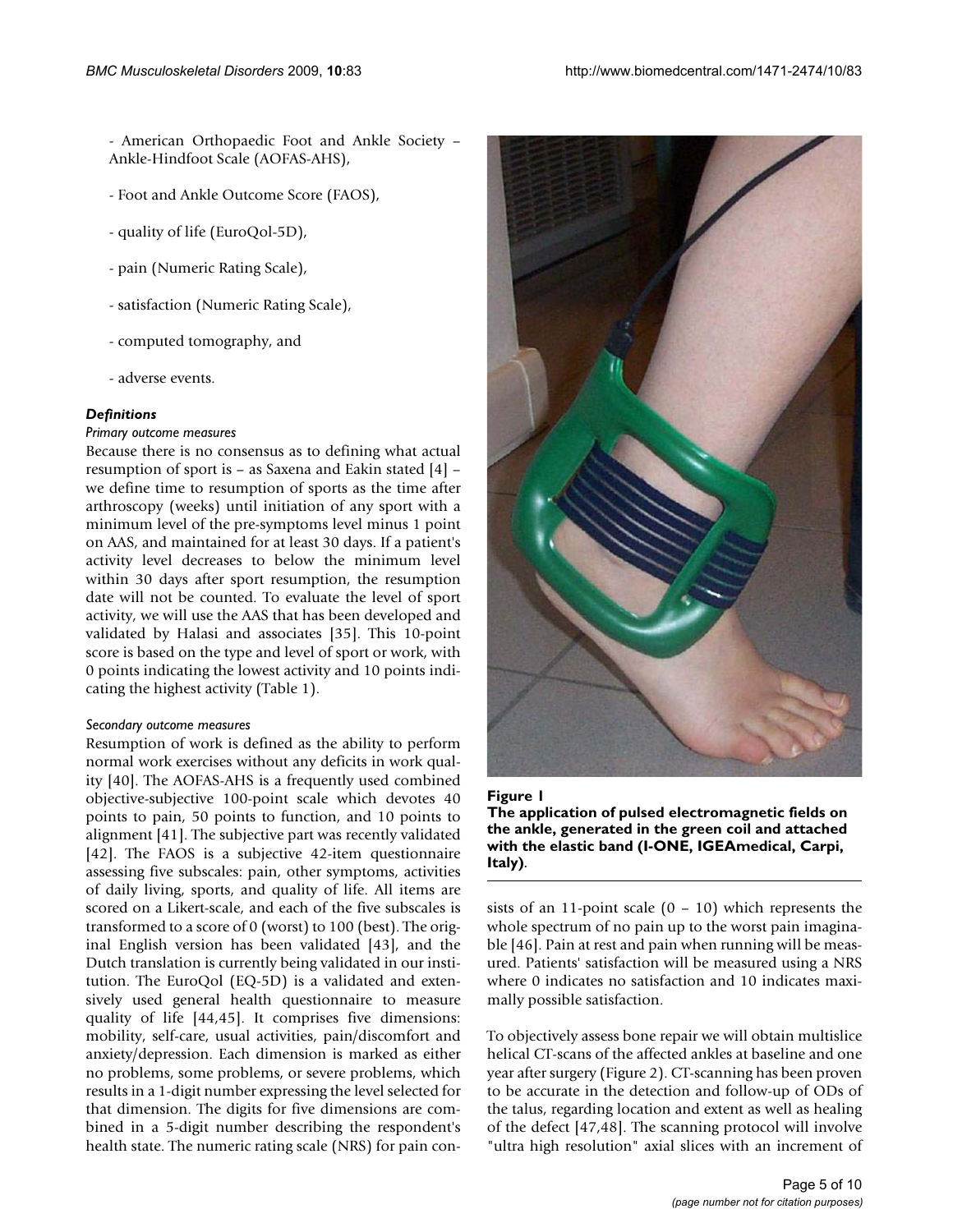0.3 mm and a thickness of 0.6 mm, and multi-planar coronal and sagittal reconstructions of 1 mm [49]. The scans will be analyzed twice by a single physician, blinded to both treatment allocation and clinical outcome, measuring completeness, thickness, and level of the subchondral plate (i.e., flush, depressed, or proud) [50]. Additionally, bone volume filling of the defect after one year will be measured, and graded as good (67% to 100%), moderate (34% to 66%), or poor (0% to 33%) [51].

# *Adverse events*

Any (serious) adverse event during the trial period will be recorded. Adverse events are defined as any undesirable experience occurring to a subject during a clinical trial, whether or not considered related to the investigational treatment, e.g. infection, numbness, or paraesthesia. A serious adverse event (SAE) is any undesirable experience associated with the use of the investigational treatment that results in death, is life threatening (at the time of the event), requires hospitalization or prolongation of existing inpatients' hospitalization, or results in persistent or clinically relevant disability or incapacity. All SAEs will be reported to the central Medical Ethics Committee according to their requirements. Patients suffering from a SAE will stop their PEMF- or sham-treatment.

# *Data collection*

For each randomized patient a specially designed digital Case Report Form (CRF) will be completed. The CRF consists of a sequential set of instructions with provision for data recording. Internet-based remote data capture will be used for entering, managing and validating data from the investigative sites. For this purpose Oracle Clinical will be used, a program designed to meet industry regulations, including FDA 21CFR Part 11 Rule (March 20, 1997), ICH; Good Clinical Practice: Consolidated Guideline (May 9, 1997) and FDA Guidance for Industry "Computerized Systems Used In Clinical Trials" (May 10, 1999).



# **Figure 2**

**Preoperative computed tomography (axial, coronal, and sagittal slices) of the left ankle of a 25-year-old female showing a typical osteochondral defect located on the posteromedial talar dome (arrows)**.

All randomized patients are identified by a Patient Identification Number (PIN) in combination with a center number. Trial personnel will not pass names outside the local hospitals. The investigator will ensure that patients' anonymity is maintained. On CRFs or other documents submitted to the coordinating center, patients will not be identified by their names but by a PIN in combination with a center number. The subject identification code list will be safeguarded by the investigator.

# *Data acquisition and follow-up*

Participating patients will be assessed at the following time points (Table 2):

1. *Preoperatively*: information letter, informed consent, baseline characteristics (age, gender, weight, height, affected side, duration of symptoms, past medical history, smoking status), type of sport and profession, AAS (2×: before symptoms and at preoperative assessment), AOFAS-AHS, FAOS, EQ-5D, NRS pain (2×: at rest and when running), CT: size, localization and classification of the OD (Table 3) [52]

2. *1–2 weeks postoperatively*: check compliance, (S)AEs, wound inspection (healing, signs of infection)

3. *1 month postoperatively*: check compliance, (S)AEs, resumption of work, EQ-5D, NRS pain (at rest) and satisfaction

4. *2 months postoperatively*: check compliance, (S)AEs, resumption of sport and work, AAS, AOFAS-AHS, FAOS, EQ-5D, NRS pain (at rest and when running, if applicable) and satisfaction, wound inspection, stop PEMF- or sham-treatment

5. *6 months postoperatively*: resumption and maintenance of sport and work, AAS, EQ-5D, NRS pain (at rest and when running)

6. *1 year postoperatively*: resumption and maintenance of sport and work, AAS, AOFAS-AHS, FAOS, EQ-5D, NRS pain (at rest and when running) and satisfaction, (S)AEs, CT: subchondral plate and bone volume filling

# *Recording sport resumption*

To assess the resumption of sports and work, the patients will keep a diary that will be supplied at inclusion. Every time they perform sports they will record the type of sport and activity level (i.e., professional, competitive, or recreational) in this diary. They will also record the resumption of work, as defined above. This diary will be used for the monitoring of resumption and maintenance of sports and activity levels. At the postoperative visits the patients will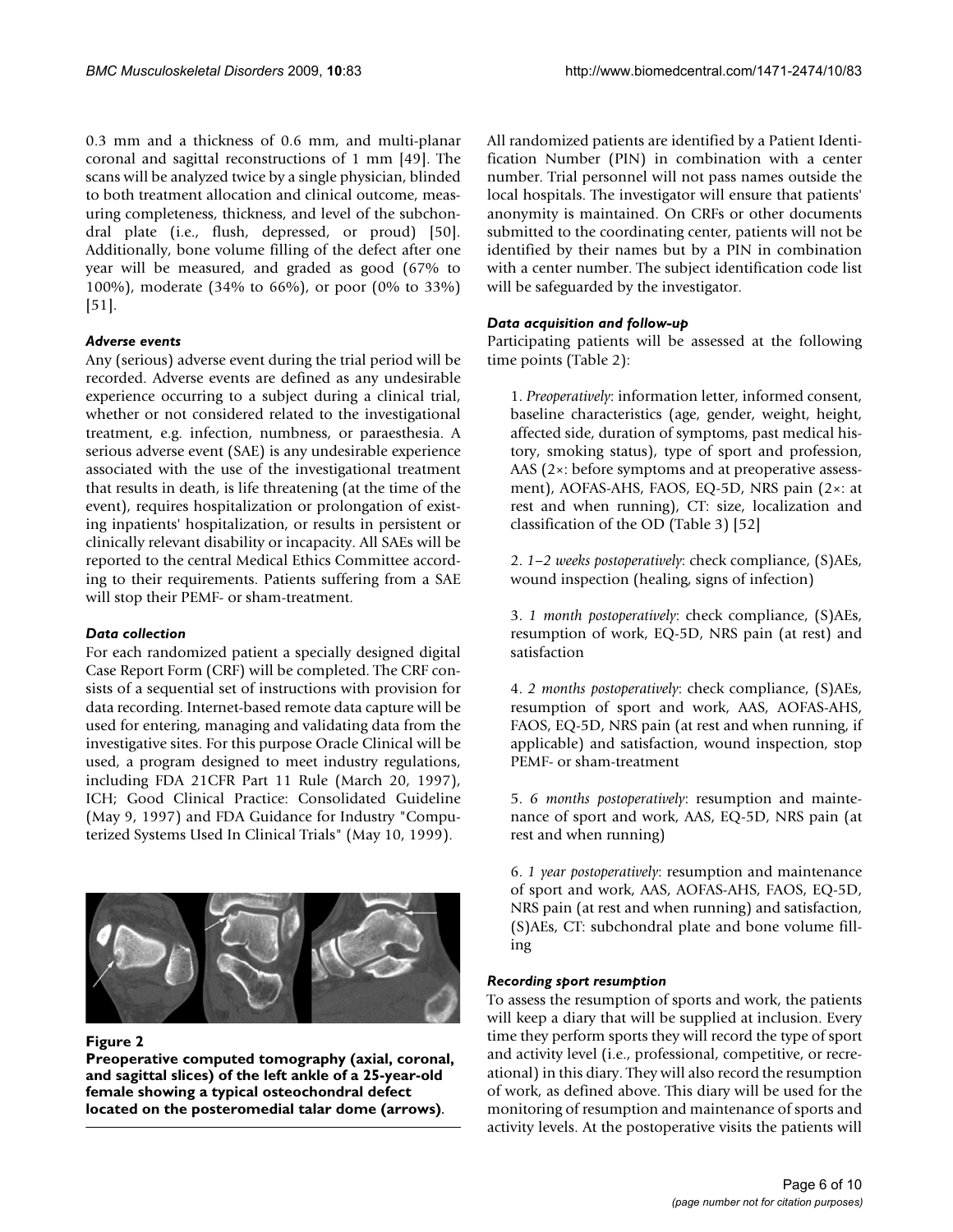#### **Table 2: Patient assessment.**

|                          | Physician                               |                         |                        |          |               |          |                         |                | Patient           |              |          |                     |                                |
|--------------------------|-----------------------------------------|-------------------------|------------------------|----------|---------------|----------|-------------------------|----------------|-------------------|--------------|----------|---------------------|--------------------------------|
|                          | <b>Baseline</b><br>character<br>istics* | Sport<br>resumpti<br>on | Work<br>resumpti<br>on | AAS      | AOFAS-<br>AHS | CT.      | Wound<br>inspectio<br>n | Complia<br>nce | Adverse<br>events |              |          | FAOS EQ-5D NRS pain | <b>NRS</b><br>satisfacti<br>on |
| Preoper<br>ative         | $\times$                                |                         |                        | $\times$ | $\times$      | $\times$ |                         |                |                   | X            | $\times$ | $\times$            |                                |
| $I - 2$<br>weeks         |                                         |                         |                        |          |               |          | $\times$                | $\mathsf{X}$   | $\times$          |              |          |                     |                                |
| ш<br>month               |                                         |                         | $\times$               |          |               |          |                         | $\times$       | $\times$          |              | $\times$ | $\times$            | $\times$                       |
| $\overline{2}$<br>months |                                         | $\times$                | $\times$               | $\times$ | $\times$      |          | $\times$                | X              | $\times$          | $\mathsf{X}$ | $\times$ | $\times$            | $\times$                       |
| 6<br>months              |                                         | $\times$                | $\times$               | $\times$ |               |          |                         |                |                   |              | $\times$ | X                   |                                |
| I year                   |                                         | $\times$                | $\times$               | $\times$ | X             | $\times$ |                         |                | $\times$          | $\times$     | $\times$ | $\times$            | $\times$                       |

\* Baseline characteristics include age, gender, weight, height, affected side, duration of symptoms, type of sport and profession, past medical history, smoking status, and size, localization and classification of osteochondral defect on computed tomography.

AAS = Ankle Activity Score; AOFAS-AHS = American Orthopaedic Foot and Ankle Society – Ankle-Hindfoot Scale; CT = Computed Tomography; FAOS = Foot and Ankle Outcome Score; EQ-5D = EuroQol questionnaire; NRS = Numeric Rating Scale.

be asked to check their diaries and report their sport activities and work resumption, to be filled out on the CRF. At one year the diary will be collected for assessment and confirmation of resumption dates.

#### *Sample size*

Our sample size calculation is based on the combined primary endpoints (a) number of patients that resume and maintain sports during 12 months follow-up, and (b) the time to resumption of sport. Based on our experience it is expected that 50% of patients will resume and maintain sports within one year after the surgical intervention. Offering additional PEMF-treatment, we aim to improve this outcome to 75%. Of the patients who resume to sport the mean time to return to sports after debridement and microfracturing is 15 (standard deviation, 4 weeks) [4]. We consider a 20% reduction in time to return to sports as clinically relevant, i.e., 3 weeks. A sample size of 30 patients in each group (60 patients in total) will have 80%

**Table 3: Computed tomography classification of osteochondral defects of the talus [52].**

| Grade | Description                          |
|-------|--------------------------------------|
|       | Compression                          |
|       | Partially fractured but undisplaced  |
| Ш     | Completely fractured but undisplaced |
| ΙV    | Displaced fracture                   |
| v     | Radiolucent (fibrous) defect         |

power to detect a joint difference (control group proportion of 0.50 versus treatment proportion of 0.75; control group mean of 15 weeks versus treatment group mean of 12, assuming a common standard deviation of 4), using a Fisher's combination test with a 0.05 two-sided significance level. In reported clinical trials with this device 9% to 13% of included patients dropped out [28,38]. Therefore, 34 patients will be included in each treatment group (68 patients in total).

#### *Statistical methods*

The following baseline characteristics will be summarized using descriptive statistics: number of patients, gender, age, affected side, duration of symptoms (months), prior ankle surgery, body mass index  $(kg/m<sup>2</sup>)$ , trauma, smoking, size of lesion (mm), classification, duration of PEMFor sham-treatment (hours), AAS, NRS pain, FAOS, AOFAS-AHS, and EQ-5D. Continuous data will be presented as mean and standard deviation if normally distributed, or as median and range in case of skewed distribution.

The main analysis of this trial consists of a comparison between the treatment groups of the primary outcomes: number of patients who resume and maintain sports and the time to resumption of sport (of the patients who resume sport). The number of patients who resume sport will be analyzed using the two group *X*2 test, whereas the difference in mean weeks to sport resumption will be ana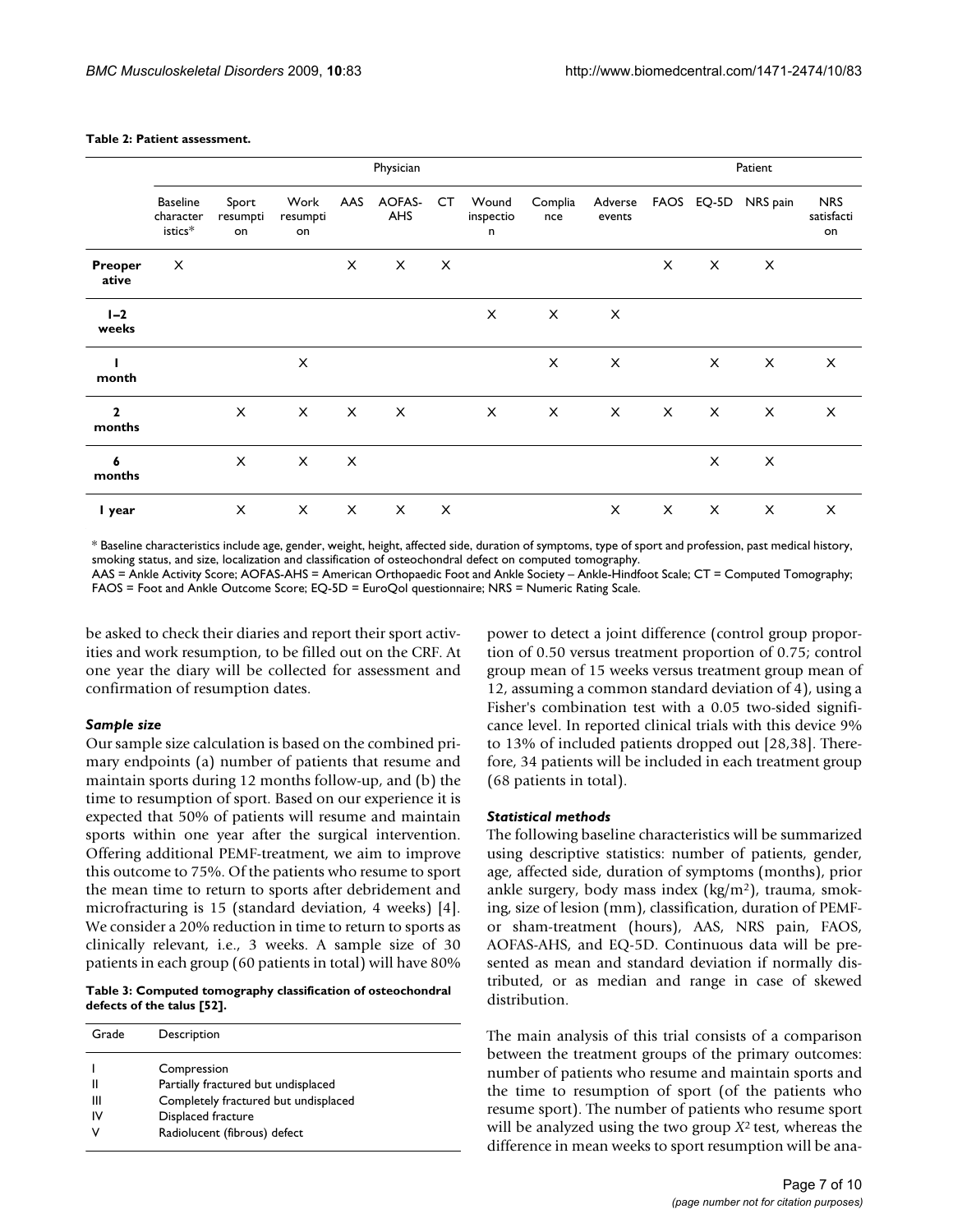lyzed by a two group Student's *t*-test. Both *p*-values will be combined using the Fisher's combination test. Kaplan-Meier survival curves and the log-rank test will also be used for comparing time to resumption of sport. The stratification variables will be included in the primary analysis.

The repeated datastructure of the secondary outcomes (AAS, AOFAS-AHS, FAOS, EQ-5D, NRS-pain, and NRSsatisfaction) will be analyzed with linear mixed models, including a time-treatment interaction effect. The number of adverse events and time to resumption of work will be analyzed using a  $X^2$  test or log-rank test, when appropriate. Analyses will be based on the intention-to-treat principle and performed in SPSS. Statistical uncertainty will be quantified via 95% confidence intervals.

# *Participating centers and inclusion time*

Centers that will participate and their estimated annual inclusions are:

1. Academic Medical Center, Amsterdam, the Netherlands (Prof. Dr. C.N. van Dijk and Dr. G.M.M.J. Kerkhoffs): 24 patients

2. Erasmus MC, University Medical Center Rotterdam, the Netherlands (Dr. D.E. Meuffels and Dr. R. Heijboer): 20 patients

3. Stedelijk Ziekenhuis Roeselare, Belgium (Dr. P.R.N. d'Hooghe): 8 patients

4. Diaconessenhuis, Leiden, the Netherlands (Dr. R. Krips): 8 patients

5. Algemeen Ziekenhuis Sint Lucas, Brugge, Belgium (Dr. G. van Damme): 8 patients

It will take an estimated year to include 68 patients. With one year follow-up, this trial will take an expected two years to be performed.

# *Quality assurance*

A clinical research associate from our Clinical Research Unit will monitor the trial. All centers will be monitored twice: after the fourth included patient after two months follow-up and after the last patient's last visit. Monitoring will consist of 100% check informed consent procedure, registration of adverse events, completeness of the trial master file, and verification of source data (primary outcome in 10% sample).

# *Public disclosure and publication policy*

This trial has been registered in the Netherlands Trial Register (NTR1636). Publication will be in accordance with the basic principles of the International Committee of Medical Journal Editors on publication policy [53]. The writing committee will consist of the following people: C.J.A. van Bergen, L. Blankevoort, R.J. de Haan, and C.N. van Dijk. All principal investigators at the participating centers will have the opportunity to scientifically contribute to the manuscript, and, if so, will be listed as an author. If they do not wish to contribute to the manuscript, they will be acknowledged in the order of the number of participants randomized. Other individuals who make substantial contributions to the trial will be acknowledged at the discretion of the writing committee.

# **Discussion**

This paper describes the rationale and study protocol for conducting a double-blind, randomized controlled trial on the effectiveness of PEMF in the rehabilitation of ankle arthroscopy for ODs of the talus.

The primary outcome measure focuses on sport resumption. This is a difficult measure – as several authors wrote previously [4,54,55] – since a univocal definition does not exist. By clearly defining sport resumption, we aim at providing evidence of any relevant differences between active and passive PEMF-treatment. Moreover, if our definition shows to be useful in the present study, it can be used for the design of future trials.

Regarding the treatment of ODs of the talus, we consider bone regeneration more important than cartilage regeneration. Cartilage is not innervated; the patient's pain probably arises from the bony lesion [56]. Additionally, a differentiation can be made between ODs localized in the ankle joint and those localized in the knee joint. Most studies concerning ODs of the knee focus on cartilage repair rather than bone repair [57,58]. This seems reasonable since the knee joint is less congruent and the ODs are usually localized in high-load-bearing areas. Moreover, the knee joint is more susceptible to osteo-arthritis than the ankle joint [59,60]. The ankle joint, however, has different biomechanical properties. The joint is more congruent and talar articular cartilage is thinner than distal femoral cartilage [61]. The load-bearing contact surface of the ankle joint is somewhat larger [62-64], and the OD is often smaller. Hence, the remaining intact surface of the talar dome is usually sufficiently large to bear the loads; contact surface pressures do not significantly change with talar defects up to 15 mm in diameter [65]. Combining these properties, we believe treatment of ODs in the ankle joint should primarily aim at repair of the subchondral bone, and secondarily at coverage by fibrocartilaginous tissue. In this respect, PEMF-treatment may be particularly suitable for ODs of the talus since its bone-healing capacity has been proven [8,26,27,66].

This trial will contribute to the knowledge of the effectiveness of PEMF, and may improve health care of patients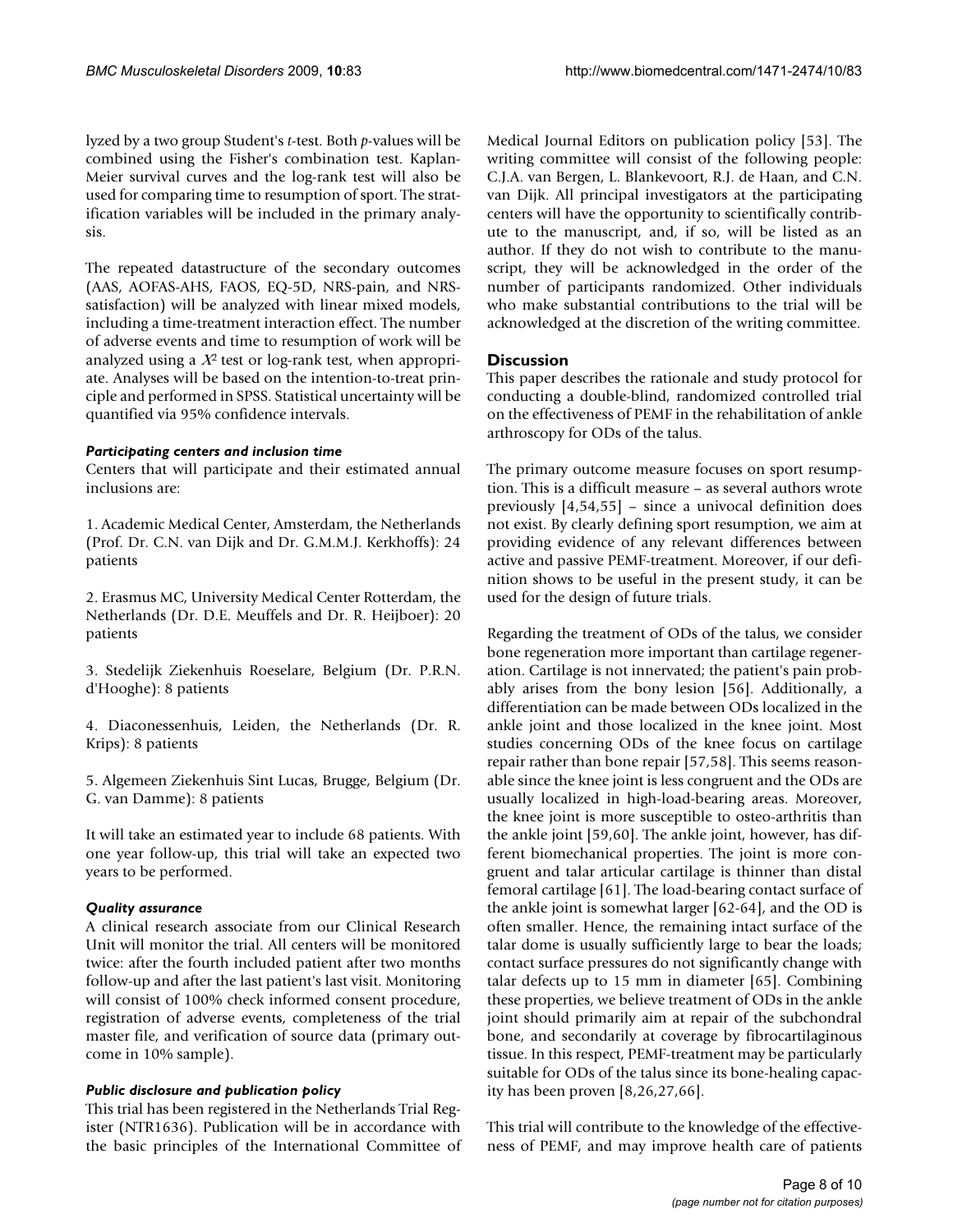with an OD. Given the modality's relatively simple technology and ease of use, it has high potential to provide a safe and effective additional treatment option for ODs of the talus.

# **Competing interests**

The authors declare that they have no competing interests.

## **Authors' contributions**

All authors were involved in the design of the trial. CvB, under supervision of LB and NvD, was responsible for writing this paper, and will act as trial coordinator. RdH was closely involved in the design of the trial and preparation of the manuscript, in particular of the statistical sections. IS assisted in the design of the trial, including the chosen outcome measures. DM, PdH, RK, GvD, and NvD will perform the arthroscopic procedures and will participate in patient inclusion and assessment. All authors have read the manuscript, provided comments on the drafts, and approved the final manuscript.

# **Acknowledgements**

The authors are grateful to Stryker, Waardenburg, the Netherlands, for providing financial support, and to IGEAmedical, Carpi, Italy, for providing the PEMF- and sham-devices.

# **References**

- 1. Zengerink M, Szerb I, Hangody L, Dopirak RM, Ferkel RD, van Dijk CN: **[Current concepts: treatment of osteochondral ankle](http://www.ncbi.nlm.nih.gov/entrez/query.fcgi?cmd=Retrieve&db=PubMed&dopt=Abstract&list_uids=16798515) [defects.](http://www.ncbi.nlm.nih.gov/entrez/query.fcgi?cmd=Retrieve&db=PubMed&dopt=Abstract&list_uids=16798515)** *Foot Ankle Clin* 2006, **11:**331-359.
- 2. van Dijk CN, van Bergen CJ: [Advancements in ankle arthros](http://www.ncbi.nlm.nih.gov/entrez/query.fcgi?cmd=Retrieve&db=PubMed&dopt=Abstract&list_uids=18978286)**[copy.](http://www.ncbi.nlm.nih.gov/entrez/query.fcgi?cmd=Retrieve&db=PubMed&dopt=Abstract&list_uids=18978286)** *J Am Acad Orthop Surg* 2008, **16:**635-646.
- 3. Verhagen RA, Struijs PA, Bossuyt PM, van Dijk CN: **[Systematic](http://www.ncbi.nlm.nih.gov/entrez/query.fcgi?cmd=Retrieve&db=PubMed&dopt=Abstract&list_uids=12911238) [review of treatment strategies for osteochondral defects of](http://www.ncbi.nlm.nih.gov/entrez/query.fcgi?cmd=Retrieve&db=PubMed&dopt=Abstract&list_uids=12911238) [the talar dome.](http://www.ncbi.nlm.nih.gov/entrez/query.fcgi?cmd=Retrieve&db=PubMed&dopt=Abstract&list_uids=12911238)** *Foot Ankle Clin* 2003, **8:**233-242.
- 4. Saxena A, Eakin C: **[Articular talar injuries in athletes: results of](http://www.ncbi.nlm.nih.gov/entrez/query.fcgi?cmd=Retrieve&db=PubMed&dopt=Abstract&list_uids=17656737) [microfracture and autogenous bone graft.](http://www.ncbi.nlm.nih.gov/entrez/query.fcgi?cmd=Retrieve&db=PubMed&dopt=Abstract&list_uids=17656737)** *Am J Sports Med* 2007, **35:**1680-1687.
- 5. Bassett CA, Pawluk RJ, Becker RO: **[Effects of electric currents on](http://www.ncbi.nlm.nih.gov/entrez/query.fcgi?cmd=Retrieve&db=PubMed&dopt=Abstract&list_uids=14236279) [bone in vivo.](http://www.ncbi.nlm.nih.gov/entrez/query.fcgi?cmd=Retrieve&db=PubMed&dopt=Abstract&list_uids=14236279)** *Nature* 1964, **204:**652-654.
- 6. Bassett CA, Pawluk RJ, Pilla AA: **[Augmentation of bone repair by](http://www.ncbi.nlm.nih.gov/entrez/query.fcgi?cmd=Retrieve&db=PubMed&dopt=Abstract&list_uids=4821958) [inductively coupled electromagnetic fields.](http://www.ncbi.nlm.nih.gov/entrez/query.fcgi?cmd=Retrieve&db=PubMed&dopt=Abstract&list_uids=4821958)** *Science* 1974, **184:**575-577.
- 7. Hulme J, Robinson V, DeBie R, Wells G, Judd M, Tugwell P: **[Electro](http://www.ncbi.nlm.nih.gov/entrez/query.fcgi?cmd=Retrieve&db=PubMed&dopt=Abstract&list_uids=11869668)[magnetic fields for the treatment of osteoarthritis.](http://www.ncbi.nlm.nih.gov/entrez/query.fcgi?cmd=Retrieve&db=PubMed&dopt=Abstract&list_uids=11869668)** *Cochrane Database Syst Rev* 2002:CD003523.
- 8. Sharrard WJ: **A double-blind trial of pulsed electromagnetic fields for delayed union of tibial fractures.** *J Bone Joint Surg Br* 1990, **72B:**347-355.
- 9. Van Nguyen JP, Marks R: **Pulsed electromagnetic fields for treating osteoarthritis.** *Physiotherapy* 2002, **88:**458-470.
- 10. Aaron RK, Wang S, Ciombor DM: **[Upregulation of basal](http://www.ncbi.nlm.nih.gov/entrez/query.fcgi?cmd=Retrieve&db=PubMed&dopt=Abstract&list_uids=11918302) [TGFbeta1 levels by EMF coincident with chondrogenesis –](http://www.ncbi.nlm.nih.gov/entrez/query.fcgi?cmd=Retrieve&db=PubMed&dopt=Abstract&list_uids=11918302) [implications for skeletal repair and tissue engineering.](http://www.ncbi.nlm.nih.gov/entrez/query.fcgi?cmd=Retrieve&db=PubMed&dopt=Abstract&list_uids=11918302)** *J Orthop Res* 2002, **20:**233-240.
- 11. Benazzo F, Cadossi M, Cavani F, Fini M, Giavaresi G, Setti S, *et al.*: **[Cartilage repair with osteochondral autografts in sheep:](http://www.ncbi.nlm.nih.gov/entrez/query.fcgi?cmd=Retrieve&db=PubMed&dopt=Abstract&list_uids=18176941) effect of biophysical stimulation with pulsed electromag[netic fields.](http://www.ncbi.nlm.nih.gov/entrez/query.fcgi?cmd=Retrieve&db=PubMed&dopt=Abstract&list_uids=18176941)** *J Orthop Res* 2008, **26:**631-642.
- 12. Boyle DL, Moore J, Yang L, Sorkin LS, Firestein GS: **[Spinal adenos](http://www.ncbi.nlm.nih.gov/entrez/query.fcgi?cmd=Retrieve&db=PubMed&dopt=Abstract&list_uids=12428252)[ine receptor activation inhibits inflammation and joint](http://www.ncbi.nlm.nih.gov/entrez/query.fcgi?cmd=Retrieve&db=PubMed&dopt=Abstract&list_uids=12428252) [destruction in rat adjuvant-induced arthritis.](http://www.ncbi.nlm.nih.gov/entrez/query.fcgi?cmd=Retrieve&db=PubMed&dopt=Abstract&list_uids=12428252)** *Arthritis Rheum* 2002, **46:**3076-3082.
- 13. Ciombor DM, Lester G, Aaron RK, Neame P, Caterson B: **[Low fre](http://www.ncbi.nlm.nih.gov/entrez/query.fcgi?cmd=Retrieve&db=PubMed&dopt=Abstract&list_uids=11853089)[quency EMF regulates chondrocyte differentiation and](http://www.ncbi.nlm.nih.gov/entrez/query.fcgi?cmd=Retrieve&db=PubMed&dopt=Abstract&list_uids=11853089) [expression of matrix proteins.](http://www.ncbi.nlm.nih.gov/entrez/query.fcgi?cmd=Retrieve&db=PubMed&dopt=Abstract&list_uids=11853089)** *J Orthop Res* 2002, **20:**40-50.
- 14. Cohen SB, Gill SS, Baer GS, Leo BM, Scheld WM, Diduch DR: **[Reduc](http://www.ncbi.nlm.nih.gov/entrez/query.fcgi?cmd=Retrieve&db=PubMed&dopt=Abstract&list_uids=15013106)[ing joint destruction due to septic arthrosis using an](http://www.ncbi.nlm.nih.gov/entrez/query.fcgi?cmd=Retrieve&db=PubMed&dopt=Abstract&list_uids=15013106) [adenosine2A receptor agonist.](http://www.ncbi.nlm.nih.gov/entrez/query.fcgi?cmd=Retrieve&db=PubMed&dopt=Abstract&list_uids=15013106)** *J Orthop Res* 2004, **22:**427-435.
- 15. De Mattei M, Caruso A, Pezzetti F, Pellati A, Stabellini G, Sollazzo V, *et al.*: **[Effects of pulsed electromagnetic fields on human artic](http://www.ncbi.nlm.nih.gov/entrez/query.fcgi?cmd=Retrieve&db=PubMed&dopt=Abstract&list_uids=11913771)[ular chondrocyte proliferation.](http://www.ncbi.nlm.nih.gov/entrez/query.fcgi?cmd=Retrieve&db=PubMed&dopt=Abstract&list_uids=11913771)** *Connect Tissue Res* 2001, **42:**269-279.
- 16. De Mattei M, Pasello M, Pellati A, Stabellini G, Massari L, Gemmati D, *et al.*: **[Effects of electromagnetic fields on proteoglycan](http://www.ncbi.nlm.nih.gov/entrez/query.fcgi?cmd=Retrieve&db=PubMed&dopt=Abstract&list_uids=14504035) [metabolism of bovine articular cartilage explants.](http://www.ncbi.nlm.nih.gov/entrez/query.fcgi?cmd=Retrieve&db=PubMed&dopt=Abstract&list_uids=14504035)** *Connect Tissue Res* 2003, **44:**154-159.
- 17. Fioravanti A, Nerucci F, Collodel G, Markoll R, Marcolongo R: **[Bio](http://www.ncbi.nlm.nih.gov/entrez/query.fcgi?cmd=Retrieve&db=PubMed&dopt=Abstract&list_uids=12379533)[chemical and morphological study of human articular](http://www.ncbi.nlm.nih.gov/entrez/query.fcgi?cmd=Retrieve&db=PubMed&dopt=Abstract&list_uids=12379533) chondrocytes cultivated in the presence of pulsed signal [therapy.](http://www.ncbi.nlm.nih.gov/entrez/query.fcgi?cmd=Retrieve&db=PubMed&dopt=Abstract&list_uids=12379533)** *Ann Rheum Dis* 2002, **61:**1032-1033.
- 18. Guerne PA, Blanco F, Kaelin A, Desgeorges A, Lotz M: **[Growth fac](http://www.ncbi.nlm.nih.gov/entrez/query.fcgi?cmd=Retrieve&db=PubMed&dopt=Abstract&list_uids=7612045)[tor responsiveness of human articular chondrocytes in aging](http://www.ncbi.nlm.nih.gov/entrez/query.fcgi?cmd=Retrieve&db=PubMed&dopt=Abstract&list_uids=7612045) [and development.](http://www.ncbi.nlm.nih.gov/entrez/query.fcgi?cmd=Retrieve&db=PubMed&dopt=Abstract&list_uids=7612045)** *Arthritis Rheum* 1995, **38:**960-968.
- 19. Pezzetti F, De Mattei M, Caruso A, Cadossi R, Zucchini P, Carinci F, *et al.*: **[Effects of pulsed electromagnetic fields on human](http://www.ncbi.nlm.nih.gov/entrez/query.fcgi?cmd=Retrieve&db=PubMed&dopt=Abstract&list_uids=10541767)** [chondrocytes: an in vitro study.](http://www.ncbi.nlm.nih.gov/entrez/query.fcgi?cmd=Retrieve&db=PubMed&dopt=Abstract&list_uids=10541767) **65:**396-401.
- 20. Tesch AM, MacDonald MH, Kollias-Baker C, Benton HP: **[Effects of](http://www.ncbi.nlm.nih.gov/entrez/query.fcgi?cmd=Retrieve&db=PubMed&dopt=Abstract&list_uids=12428660) [an adenosine kinase inhibitor and an adenosine deaminase](http://www.ncbi.nlm.nih.gov/entrez/query.fcgi?cmd=Retrieve&db=PubMed&dopt=Abstract&list_uids=12428660) inhibitor on accumulation of extracellular adenosine by [equine articular chondrocytes.](http://www.ncbi.nlm.nih.gov/entrez/query.fcgi?cmd=Retrieve&db=PubMed&dopt=Abstract&list_uids=12428660)** *Am J Vet Res* 2002, **63:**1512-1519.
- 21. Varani K, Gessi S, Merighi S, Iannotta V, Cattabriga E, Spisani S, *et al.*: **[Effect of low frequency electromagnetic fields on A2A ade](http://www.ncbi.nlm.nih.gov/entrez/query.fcgi?cmd=Retrieve&db=PubMed&dopt=Abstract&list_uids=11976268)[nosine receptors in human neutrophils.](http://www.ncbi.nlm.nih.gov/entrez/query.fcgi?cmd=Retrieve&db=PubMed&dopt=Abstract&list_uids=11976268)** *Br J Pharmacol* 2002, **136:**57-66.
- 22. Fini M, Giavaresi G, Carpi A, Nicolini A, Setti S, Giardino R: **[Effects](http://www.ncbi.nlm.nih.gov/entrez/query.fcgi?cmd=Retrieve&db=PubMed&dopt=Abstract&list_uids=16084055) [of pulsed electromagnetic fields on articular hyaline carti](http://www.ncbi.nlm.nih.gov/entrez/query.fcgi?cmd=Retrieve&db=PubMed&dopt=Abstract&list_uids=16084055)[lage: review of experimental and clinical studies.](http://www.ncbi.nlm.nih.gov/entrez/query.fcgi?cmd=Retrieve&db=PubMed&dopt=Abstract&list_uids=16084055)** *Biomed Pharmacother* 2005, **59:**388-394.
- 23. McCarthy CJ, Callaghan MJ, Oldham JA: **[Pulsed electromagnetic](http://www.ncbi.nlm.nih.gov/entrez/query.fcgi?cmd=Retrieve&db=PubMed&dopt=Abstract&list_uids=16776826) [energy treatment offers no clinical benefit in reducing the](http://www.ncbi.nlm.nih.gov/entrez/query.fcgi?cmd=Retrieve&db=PubMed&dopt=Abstract&list_uids=16776826) [pain of knee osteoarthritis: a systematic review.](http://www.ncbi.nlm.nih.gov/entrez/query.fcgi?cmd=Retrieve&db=PubMed&dopt=Abstract&list_uids=16776826)** *BMC Musculoskelet Disord* 2006, **7:**51.
- 24. Thamsborg G, Florescu A, Oturai P, Fallentin E, Tritsaris K, Dissing S: **[Treatment of knee osteoarthritis with pulsed electromag](http://www.ncbi.nlm.nih.gov/entrez/query.fcgi?cmd=Retrieve&db=PubMed&dopt=Abstract&list_uids=15979009)netic fields: a randomized, double-blind, placebo-controlled [study.](http://www.ncbi.nlm.nih.gov/entrez/query.fcgi?cmd=Retrieve&db=PubMed&dopt=Abstract&list_uids=15979009)** *Osteoarthritis Cartilage* 2005, **13:**575-581.
- 25. Trock DH, Bollet AJ, Markoll R: **[The effect of pulsed electromag](http://www.ncbi.nlm.nih.gov/entrez/query.fcgi?cmd=Retrieve&db=PubMed&dopt=Abstract&list_uids=7837158)[netic fields in the treatment of osteoarthritis of the knee and](http://www.ncbi.nlm.nih.gov/entrez/query.fcgi?cmd=Retrieve&db=PubMed&dopt=Abstract&list_uids=7837158) cervical spine. Report of randomized, double blind, placebo [controlled trials.](http://www.ncbi.nlm.nih.gov/entrez/query.fcgi?cmd=Retrieve&db=PubMed&dopt=Abstract&list_uids=7837158)** *J Rheumatol* 1994, **21:**1903-1911.
- 26. Griffin XL, Warner F, Costa M: **[The role of electromagnetic](http://www.ncbi.nlm.nih.gov/entrez/query.fcgi?cmd=Retrieve&db=PubMed&dopt=Abstract&list_uids=18321512) [stimulation in the management of established non-union of](http://www.ncbi.nlm.nih.gov/entrez/query.fcgi?cmd=Retrieve&db=PubMed&dopt=Abstract&list_uids=18321512) [long bone fractures: what is the evidence?](http://www.ncbi.nlm.nih.gov/entrez/query.fcgi?cmd=Retrieve&db=PubMed&dopt=Abstract&list_uids=18321512)** *Injury* 2008, **39:**419-429.
- 27. Walker NA, Denegar CR, Preische J: **[Low-intensity pulsed ultra](http://www.ncbi.nlm.nih.gov/entrez/query.fcgi?cmd=Retrieve&db=PubMed&dopt=Abstract&list_uids=18174942)[sound and pulsed electromagnetic field in the treatment of](http://www.ncbi.nlm.nih.gov/entrez/query.fcgi?cmd=Retrieve&db=PubMed&dopt=Abstract&list_uids=18174942) [tibial fractures: a systematic review.](http://www.ncbi.nlm.nih.gov/entrez/query.fcgi?cmd=Retrieve&db=PubMed&dopt=Abstract&list_uids=18174942)** *J Athl Train* 2007, **42:**530-535.
- 28. Zorzi C, Dall'oca C, Cadossi R, Setti S: **[Effects of pulsed electro](http://www.ncbi.nlm.nih.gov/entrez/query.fcgi?cmd=Retrieve&db=PubMed&dopt=Abstract&list_uids=17333120)[magnetic fields on patients' recovery after arthroscopic sur](http://www.ncbi.nlm.nih.gov/entrez/query.fcgi?cmd=Retrieve&db=PubMed&dopt=Abstract&list_uids=17333120)[gery: prospective, randomized and double-blind study.](http://www.ncbi.nlm.nih.gov/entrez/query.fcgi?cmd=Retrieve&db=PubMed&dopt=Abstract&list_uids=17333120)** *Knee Surg Sports Traumatol Arthrosc* 2007, **15:**830-834.
- 29. **World Medical Association Declaration of Helsinki** [\[http://](http://www.wma.net/e/policy/b3.htm) [www.wma.net/e/policy/b3.htm\]](http://www.wma.net/e/policy/b3.htm)
- 30. Boutron I, Moher D, Altman DG, Schulz KF, Ravaud P: **[Extending](http://www.ncbi.nlm.nih.gov/entrez/query.fcgi?cmd=Retrieve&db=PubMed&dopt=Abstract&list_uids=18283207) [the CONSORT statement to randomized trials of nonphar](http://www.ncbi.nlm.nih.gov/entrez/query.fcgi?cmd=Retrieve&db=PubMed&dopt=Abstract&list_uids=18283207)[macologic treatment: explanation and elaboration.](http://www.ncbi.nlm.nih.gov/entrez/query.fcgi?cmd=Retrieve&db=PubMed&dopt=Abstract&list_uids=18283207)** *Ann Intern Med* 2008, **148:**295-309.
- 31. Moher D, Schulz KF, Altman DG: **[The CONSORT statement:](http://www.ncbi.nlm.nih.gov/entrez/query.fcgi?cmd=Retrieve&db=PubMed&dopt=Abstract&list_uids=11336663) [revised recommendations for improving the quality of](http://www.ncbi.nlm.nih.gov/entrez/query.fcgi?cmd=Retrieve&db=PubMed&dopt=Abstract&list_uids=11336663) [reports of parallel group randomized trials.](http://www.ncbi.nlm.nih.gov/entrez/query.fcgi?cmd=Retrieve&db=PubMed&dopt=Abstract&list_uids=11336663)** *BMC Med Res Methodol* 2001, **1:**2.
- 32. Becher C, Driessen A, Thermann H: **[Microfracture technique for the treatment of articular cartilage lesions of the talus].** *Orthopade* 2008, **37:**198-203.
- 33. Chuckpaiwong B, Berkson EM, Theodore GH: **[Microfracture for](http://www.ncbi.nlm.nih.gov/entrez/query.fcgi?cmd=Retrieve&db=PubMed&dopt=Abstract&list_uids=18182210) [osteochondral lesions of the ankle: outcome analysis and](http://www.ncbi.nlm.nih.gov/entrez/query.fcgi?cmd=Retrieve&db=PubMed&dopt=Abstract&list_uids=18182210) [outcome predictors of 105 cases.](http://www.ncbi.nlm.nih.gov/entrez/query.fcgi?cmd=Retrieve&db=PubMed&dopt=Abstract&list_uids=18182210)** *Arthroscopy* 2008, **24:**106-112.
- 34. **ALEA Software for Randomisation in Clinical Trials** [[http:tenalea.net/Documents/ALEA/ALEARandomisationProgramFea](http://tenalea.net/Documents/ALEA/ALEARandomisationProgramFeatures.pdf) [tures.pdf\]](http://tenalea.net/Documents/ALEA/ALEARandomisationProgramFeatures.pdf)